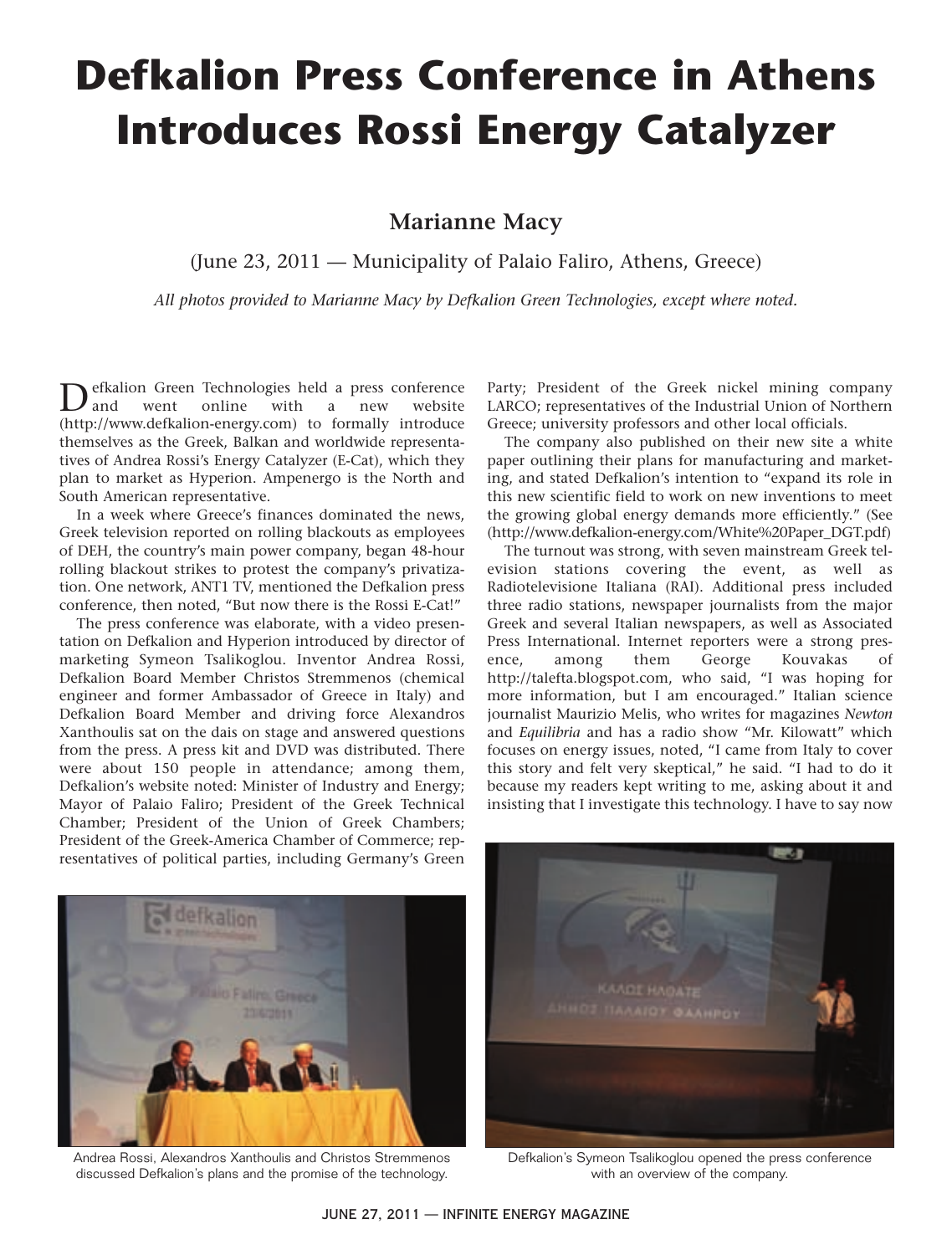after seeing the presentation and doing interviews, I am both impressed and hopeful!"

The press conference was largely in Greek, sometimes English. There was a translator, for whom non-Greek speaking reporters were provided with headsets to listen to.

Defkalion's Alexandros Xanthoulis spoke of many of the economic advantages of the Hyperion, noting that some of the uses included making hot water and heating; consumers can have a small generator "which you can find on the market and you may produce all of your electrical energy, using 25-35% of the available heat energy produced. It is green energy, with no harmful aspects to its use…The cost will be much lower than what people are paying per kWh."

Xanthoulis mentioned some of the future uses for the technology, saying it would serve many industries in such applications as desalinization. "We may move to islands where they need to take salt out of water." He said Defkalion's technology was currently undergoing three tests, one in the cement industry. "We measured their cost using electric energy at 500,000 Euros. With Hyperion MW products, that cost drops to 50,000 Euros. We are trying to fill a space in the market." He continued with another example: "The second [test application] is [manufacturing] a tin of stores of nickel. Rossi assured that he had spoken to the President of LARCO, a Greek mining company, about this and that they had a technology to enrich nickel and that reserve was not an issue. He said, "We will not be a massive consumer."

Defkalion's Alexandros Xanthoulis answered questions about keeping up with production demand—"we are looking at partially-robotic production"—and the burning clarification, that while statements had been made regarding support of the Greek government and Prime Minister George Papandreou, Defkalion was not taking government money. "As I said, funds from Praxon consist of nine Greeks that live abroad and want to see their birthplace out of crisis and are giving money. It is a Greek company that consists of 65% Greeks as the main company and associates and investors. The structural funds are coming from abroad…We don't intend to ask money from anyone in Greece, or to be supported by the state or the EU. [The government] came to support us psychologically, but not financially."

Antonis Karas, a historical figure in the Greek political stage and one of the founders of the governing party, addressed the audience, emphasizing that Defkalion was not asking for funding but rather talking about green entrepre-

apricots...The cost is 85 cents but we may lower it to 50 cents…This is a very competitive thing for Greece's national economy."

Xanthoulis spoke of using Defkalion's device in a 200 square meter house and making \$2,000 a year from electric energy surplus sold to the grid. He concluded, "We want to apply to the entire world. We are currently negotiating with 17 countries, getting inquiries of 250-350 emails a day. We are proud this thing is done by Greeks!"

Andrea Rossi addressed the question that had come up since his January 14, 2011

test at the University of Bologna, when Defkalion revealed its relationship with Rossi. Rossi was asked, "Why in Greece?" He responded, "I am working with these two countries, USA and Greece…I have found in the United States of America the way to realize a dream and to bring on this technology, that is why it is born there. In Greece I have found the terrific confidence of Professor Stremmenos, who has the merit of faith and is a professor of physics at University of Bologna, who introduced me to people in Greece. These people had so much enthusiasm. They will give [the E-Cat] to Greece and every country. Greece does not need me. I need Greece. But now this goes beyond the technology. With this technology I hope to give to this country all the help I can. We will fight to have this technology make jobs." Rossi went on to say that he had studied the philosophy of science, and thus, "It is of particular satisfaction to me that we will bring the light of this new fire."

One of the questions that came from the audience addressed whether the use of the Hyperion would deplete neurship. "Let's say these devices work for one year in hospitals of Greece. Twelve million Euros would be able to be invested elsewhere because we are obliged to develop our competitiveness. I think it is an excellent idea. In consequence, I suggest as long as there still is a state in Greece there is the ability to support such projects even financially. Such technology will help us progress."

At one point, Rossi was unable to answer a more specific question about his reactor's relation to fuel decay double neutrino fission, saying the question was intrigu-



An audience member asks the panel about heating a swimming pool with the technology. Numerous press cameras can be seen in the background.

ing, but in that it involved the inside technology of the reactor, he could not answer. "We are in a situation of patent pending. The patent was granted only in Italy."

Christos Stremmenos stated that it would cost 4,000 to 5,000 Euros to cover a household of 200 square meters, in which the input is going to be below 1 kW. He said, "The price [of energy used] is going to be low...[The consumer] will recover cost of output in about one winter."

The subject of community uses in Greece was discussed by various local leaders. Later, John Hadjichristos, Defkalion's VP International, told me, "Those were mostly community people from Palaio Faliro. We wanted [them] there because it is the community where we are, where our new offices live."

Palaio Faliro Mayor Dionysios Chatzidakis stated, "When this device starts working I think you are obliged to establish a device in the municipal[ity] to heat the pool, as it is costly. We have 14 schools to which you may donate your device so we can heat the schools without having to pay huge elec-